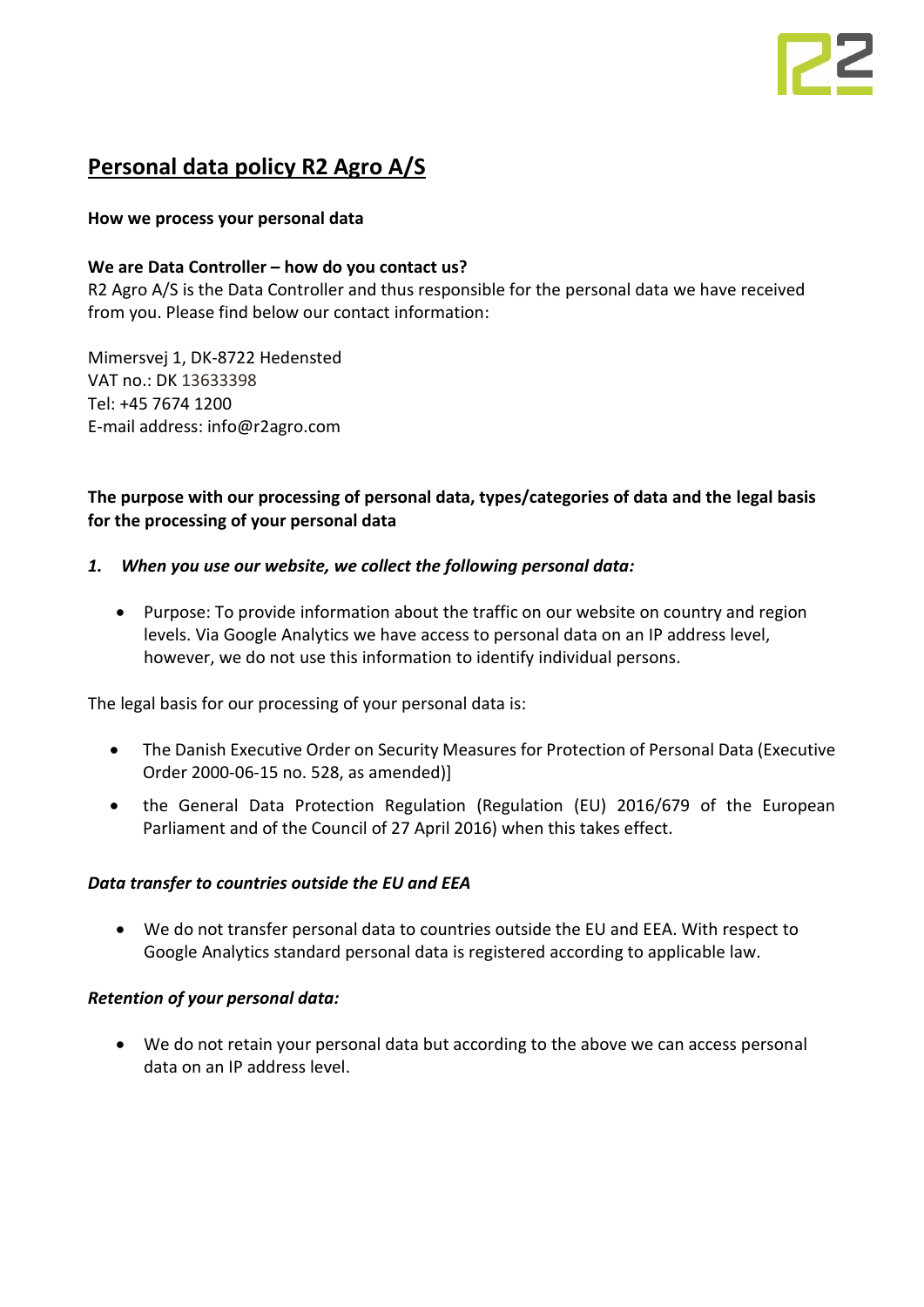# *2. When you do business with us we process the following data:*

- Purpose: To ensure that we can continue to do business with our customers and suppliers.
- Which types of personal data do we process and on which legal basis:

| For customers:                                                                                                            |                                                                                                                                                 |
|---------------------------------------------------------------------------------------------------------------------------|-------------------------------------------------------------------------------------------------------------------------------------------------|
| <b>Types of personal data</b>                                                                                             | On legal basis of                                                                                                                               |
| Customer no., VAT number, company<br>contact information, e-mail address,<br>telephone number, order history              | The Danish Executive Order on Security<br>Measures for Protection of Personal Data<br>(Executive Order 2000-06-15 no. 528, as<br>amended), §6.2 |
| Private contact information, payment<br>information, birthday, other private data<br>(such as hobbies etc), anniversaries | The Danish Executive Order on Security<br>Measures for Protection of Personal Data<br>(Executive Order 2000-06-15 no. 528, as<br>amended), §5.5 |

#### For suppliers:

| <b>Types of personal data</b>                                                                                             | On legal basis of                                                                                                                               |
|---------------------------------------------------------------------------------------------------------------------------|-------------------------------------------------------------------------------------------------------------------------------------------------|
| Supplier no., VAT number, company contact<br>information, e-mail address, telephone<br>number, order history              | The Danish Executive Order on Security<br>Measures for Protection of Personal Data<br>(Executive Order 2000-06-15 no. 528, as<br>amended), §6.2 |
| Private contact information, payment<br>information, birthday, other private data<br>(such as hobbies etc), anniversaries | The Danish Executive Order on Security<br>Measures for Protection of Personal Data<br>(Executive Order 2000-06-15 no. 528, as<br>amended), §5.5 |

For other partners:

| Types of personal data                                                                                                    | On legal basis of                                                                                                                               |
|---------------------------------------------------------------------------------------------------------------------------|-------------------------------------------------------------------------------------------------------------------------------------------------|
| Possible customer no., VAT number,<br>company contact information, e-mail<br>address, telephone number, order history     | The Danish Executive Order on Security<br>Measures for Protection of Personal Data<br>(Executive Order 2000-06-15 no. 528, as<br>amended), §6.2 |
| Private contact information, payment<br>information, birthday, other private data<br>(such as hobbies etc), anniversaries | The Danish Executive Order on Security<br>Measures for Protection of Personal Data<br>(Executive Order 2000-06-15 no. 528, as<br>amended), §5.5 |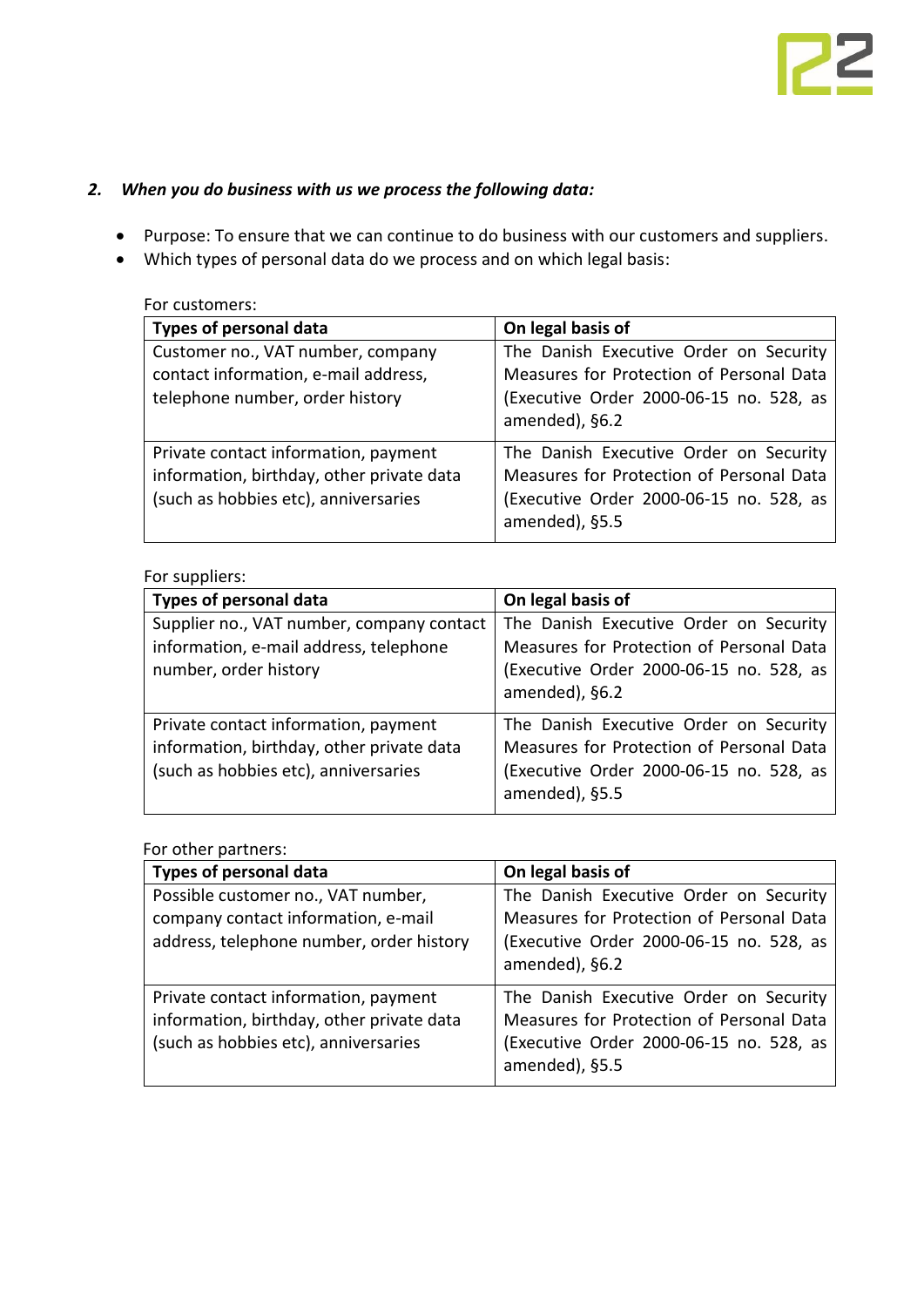### *Your personal data originate from:*

• From company websites, business cards and from the individual persons themselves

### *Data transfer to countries outside the EU and EEA*

• In the below cases we may transfer your personal data to countries outside the EU and EEA:

- Customer e-mail addresses transferred to MailChimp in order to send out newsletters - Customer information transferred to suppliers, however, only according to agreement with the customer and with possible mentioning of the country in question - Supplier information transferred to customers, however, only according to agreement with the supplier and with possible mentioning of the country in question

- Our internal CRM system (Microsoft Dynamics 365)
- Our ERP system (Navision)

*Note: MailChimp, CRM (Microsoft Dynamics 365), Navision: are all USA based and thus subject to Privacy Shields.*

#### *Retaining of your personal data*

• We will only retain your personal data as long as necessary. To determine the appropriate retention period we take into consideration that we have to be able to maintain an active business relationship with you.